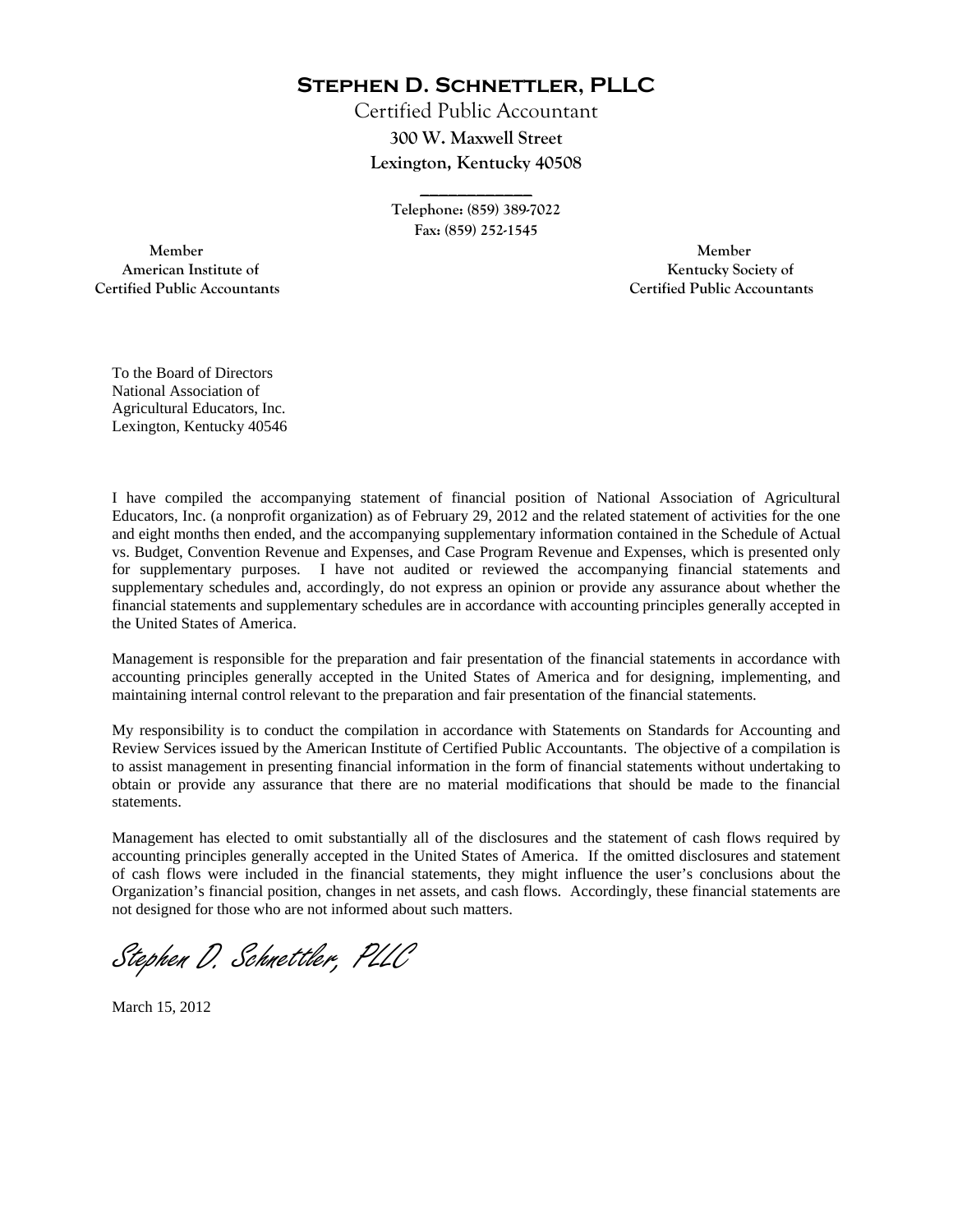# NATIONAL ASSOCIATION OF AGRICULTURAL EDUCATORS, INC. **Statement of Financial Position** February 29, 2012

| <b>ASSETS</b>                         |               |
|---------------------------------------|---------------|
| Cash on deposit                       | \$<br>57,663  |
| Investments - operating fund          | 440,211       |
| Investments - life membership fund    | 159,016       |
| Investments - reserve fund            | 109,347       |
| Accounts receivable                   | 55,075        |
| Prepaid expenses                      | 7,481         |
| Property and equipment - CASE         | 1,045         |
| Property and equipment                | 14,280        |
| <b>TOTAL ASSETS</b>                   | \$<br>844,118 |
| <b>LIABILITIES AND NET ASSETS</b>     |               |
| <b>LIABILITIES</b>                    |               |
| Accounts payable                      | \$<br>2,691   |
| Accrued leave payable                 | 25,077        |
| Other current liabilities             | 4,801         |
| <b>TOTAL LIABILITIES</b>              | 32,569        |
| <b>NET ASSETS</b>                     |               |
| Unrestricted net assets:              |               |
| Current operation                     | 674,425       |
| Board designated for special purposes | 129,248       |
| Temporarily restricted net assets     | 752           |
| <b>CASE Project</b>                   | 7,124         |
| <b>TOTAL NET ASSETS</b>               | 811,549       |
| TOTAL LIABILITIES AND NET ASSETS      | \$<br>844,118 |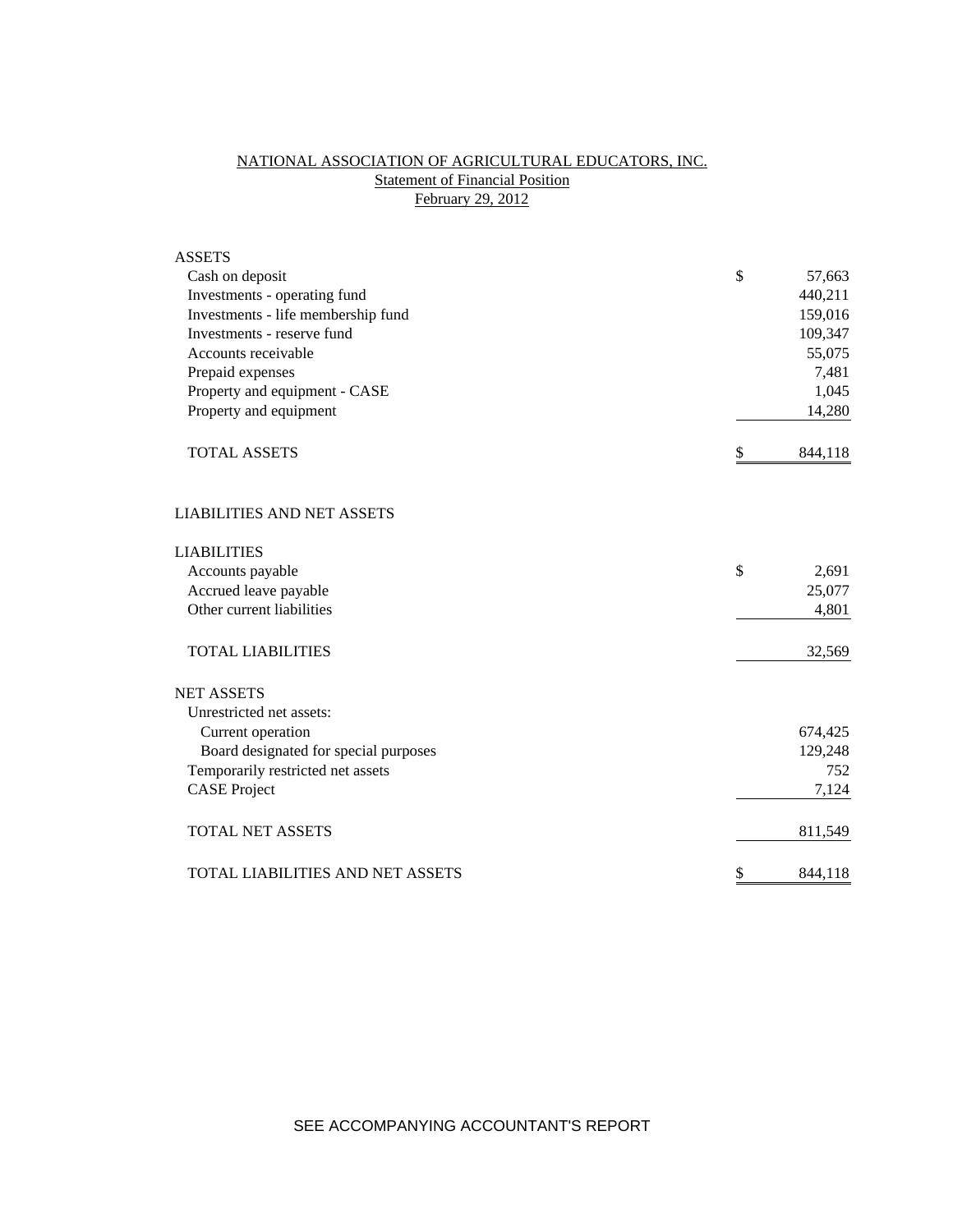# NATIONAL ASSOCIATION OF AGRICULTURAL EDUCATORS, INC. **Statement of Activities** For the Eight Months Ended February 29, 2012

|                                       | Unrestricted |            |              |            |             |    | CASE       |    |           |
|---------------------------------------|--------------|------------|--------------|------------|-------------|----|------------|----|-----------|
|                                       | Current      |            | Board        |            | Temporarily |    |            |    |           |
|                                       |              | Operations |              | Designated | Restricted  |    | Project    |    | Total     |
| Revenue, Gains and Losses             |              |            |              |            |             |    |            |    |           |
| Membership dues                       | \$           | 346,575    | $\mathbb{S}$ | 5,400      | \$          | \$ |            | \$ | 351,975   |
| Convention registration               |              | 82,293     |              |            |             |    |            |    | 82,293    |
| Sponsorship and awards                |              | 9,950      |              |            |             |    |            |    | 9,950     |
| Merchandise sales                     |              | 3,189      |              |            |             |    |            |    | 3,189     |
| Contributions                         |              |            |              |            | 704         |    |            |    | 704       |
| Management fees                       |              | 72,500     |              |            |             |    |            |    | 72,500    |
| Net realized and unrealized           |              |            |              |            |             |    |            |    |           |
| gains (losses) on securities          |              | (12,205)   |              |            |             |    |            |    | (12,205)  |
| Interest and dividends                |              | 14,747     |              |            |             |    |            |    | 14,747    |
| FFA Foundation projects               |              | 176,360    |              |            |             |    |            |    | 176,360   |
| CASE Program income                   |              |            |              |            |             |    | 341,087    |    | 341,087   |
| Other income                          |              | 128,434    |              |            |             |    |            |    | 128,434   |
| Total Revenue, Gaines and Losses      |              | 821,843    |              | 5,400      | 704         |    | 341,087    |    | 1,169,034 |
| Net Assets Released from Restrictions |              |            |              |            |             |    |            |    |           |
| Total Revenue, Gains and Losses       |              |            |              |            |             |    |            |    |           |
| and Reclassifications                 |              | 821,843    |              | 5,400      | 704         |    | 341,087    |    | 1,169,034 |
| Expenses                              |              |            |              |            |             |    |            |    |           |
| General expenses                      |              | 486,510    |              |            |             |    |            |    | 486,510   |
| FFA Foundation projects               |              | 105,258    |              |            |             |    |            |    | 105,258   |
| <b>CASE</b> Program expenses          |              |            |              |            |             |    | 485,717    |    | 485,717   |
| Convention expenses                   |              | 128,290    |              |            |             |    |            |    | 128,290   |
| Total expenses                        |              | 720,058    |              |            |             |    | 485,717    |    | 1,205,775 |
| INCREASE (DECREASE) IN NET ASSETS     |              | 101,785    |              | 5,400      | 704         |    | (144, 630) |    | (36,741)  |
| NET ASSETS AT BEGINNING OF PERIOD     |              | 572,640    |              | 123,848    | 48          |    | 151,754    |    | 848,290   |
| NET ASSETS AT END OF PERIOD           | \$           | 674,425    | \$           | 129,248    | \$<br>752   | \$ | 7,124      | \$ | 811,549   |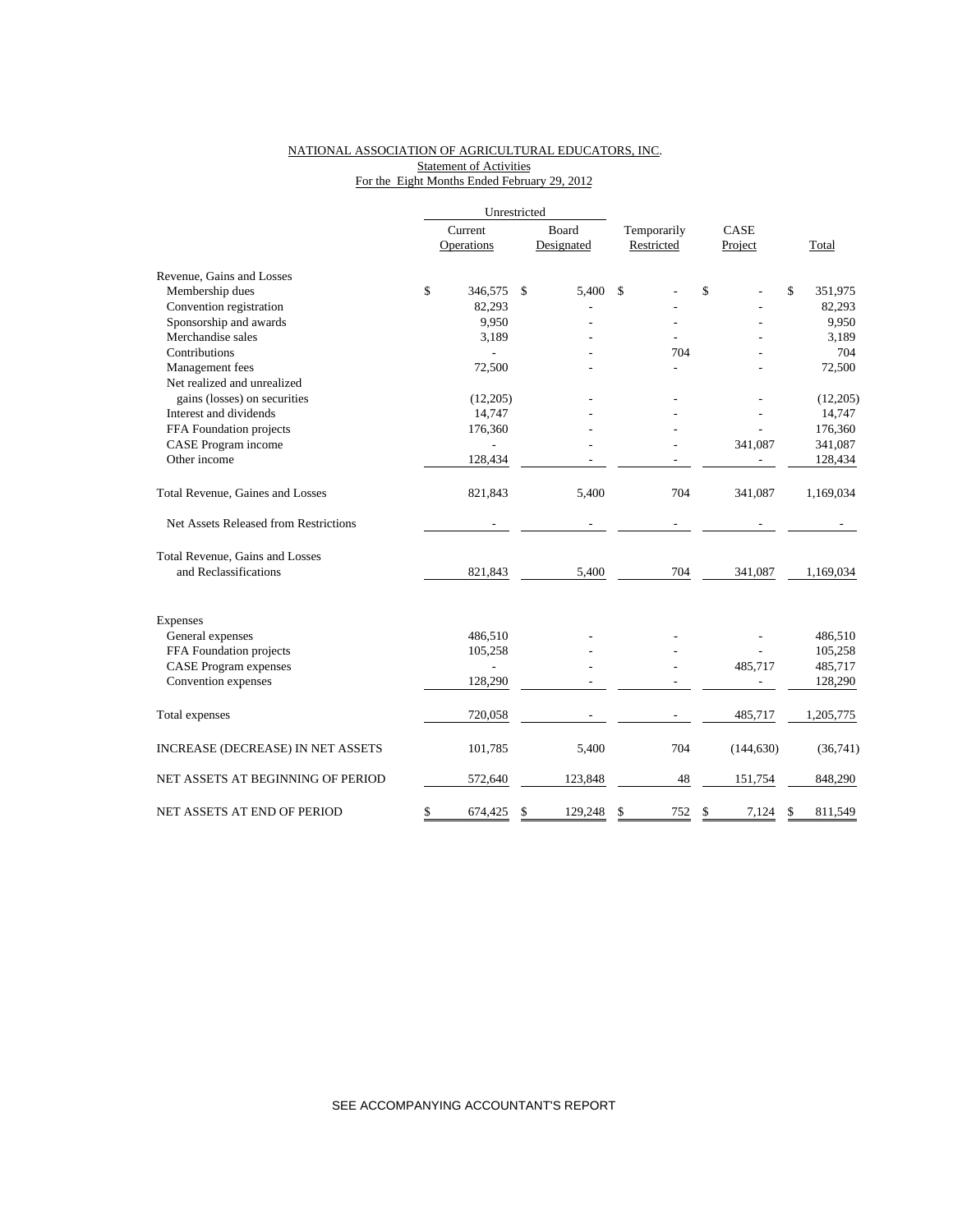#### NATIONAL ASSOCIATION OF AGRICULTURAL EDUCATORS, INC. Schedule of Actual vs. Budget

For the One and Eight Months Ended February 29, 2012

|                                                           | <b>MONTH</b><br><b>ACTUAL</b>  | <b>MONTH</b><br><b>BUDGET</b> | <b>MONTH</b><br><b>\$VARIANCE</b> | YEAR TO DATE<br><b>ACTUAL</b>  | <b>YEAR</b><br><b>BUDGET</b> | <b>YEAR</b><br><b>\$VARIANCE</b> |
|-----------------------------------------------------------|--------------------------------|-------------------------------|-----------------------------------|--------------------------------|------------------------------|----------------------------------|
| <b>REVENUE</b>                                            | 20.195                         |                               |                                   |                                |                              |                                  |
| Member dues                                               | \$<br>2,250                    | - \$<br>32,164<br>2,563       | $\mathsf{\$}$<br>$(11,969)$ \$    | 336,305 \$<br>15,670           | 385,970<br>30,750            | - \$<br>(49, 665)                |
| Corporate membership dues<br><b>NSTA Dues</b>             | ٠                              | ä,                            | (313)<br>÷,                       | ٠                              |                              | (15,080)<br>٠                    |
| Delmar scholarships                                       | ÷,                             | 625                           | (625)                             | ÷,                             | 7,500                        | (7,500)                          |
| Foundation management fees                                |                                | 4,583                         | (4,583)                           | 72,500                         | 55,000                       | 17,500                           |
| MBNA affinity credit card program                         | $\overline{a}$                 | $\overline{\phantom{0}}$      | $\overline{\phantom{a}}$          | $\overline{\phantom{a}}$       |                              |                                  |
| Toyota vehicle lease management fee                       | ä,                             | L.                            | ÷,                                | ÷                              |                              |                                  |
| Interest and dividends                                    | $\overline{7}$                 | 500                           | (493)                             | 10,868                         | 6,000                        | 4,868                            |
| Net realized and unrealized                               |                                |                               |                                   |                                |                              |                                  |
| gains (losses) on securities                              | 22,155                         | 2,583                         | 19,572                            | (12,205)                       | 31,000                       | (43,205)                         |
| Merchandise sales                                         | 304                            | 708                           | (404)                             | 3,189                          | 8,500                        | (5,311)                          |
| Investment income, Life Fund                              | 93                             | 250                           | (157)                             | 3,879                          | 3,000                        | 879                              |
| Contributions, Legislative Fund                           |                                | $\overline{a}$                | $\overline{\phantom{a}}$          | 704                            | $\overline{\phantom{a}}$     | 704                              |
| Miscellaneous income                                      |                                | 250                           | (250)                             | 6,927                          | 3,000                        | 3,927                            |
| National Teach Ag Campaign                                | ä,                             | ä,                            | ÷,                                | 28,495                         | i,                           | 28,495                           |
| Teacher crisis fund                                       | ٠                              | L.<br>L.                      | ÷,<br>÷,                          | 6,108                          | ÷,                           | 6,108<br>÷.                      |
| Risk management education<br>AEM business manager stipend |                                | 333                           | (333)                             |                                | 4,000                        | (4,000)                          |
| GMAC SmartEdge program                                    |                                | $\overline{\phantom{a}}$      | ÷,                                |                                | $\sim$                       |                                  |
| Webinar revenue                                           |                                | 1,367                         | (1, 367)                          | ÷,                             | 16,400                       | (16, 400)                        |
| <b>DuPont Agrisciense</b>                                 |                                | ä,                            | L,                                | 61,513                         | L,                           | 61,513                           |
| Hurricane relief                                          |                                | ÷,                            | ä,                                | 500                            | i,                           | 500                              |
| Council MMM management fee                                |                                |                               |                                   | 5,000                          |                              | 5,000                            |
| FFA Foundation project - TTTK                             | ٠                              | 4,625                         | (4,625)                           | 40,665                         | 55,500                       | (14, 835)                        |
| FFA Foundation project - OPAP                             |                                | 997                           | (997)                             | 12,008                         | 11,965                       | 43                               |
| FFA Foundation project - OMSP                             |                                | 946                           | (946)                             | 8,473                          | 11,350                       | (2,877)                          |
| FFA Foundation project - OT                               |                                | 997                           | (997)                             | 7,847                          | 11,965                       | (4,118)                          |
| FFA Foundation project - OYM                              |                                | 946                           | (946)                             | 11,155                         | 11,350                       | (195)                            |
| FFA Foundation project - Greenhouse                       |                                | ä,                            | ÷,                                | ÷.                             |                              |                                  |
| FFA Foundation project - LAA                              |                                |                               |                                   | 4,920                          | 4,170                        | 750                              |
| FFA Foundation teacher workshop                           |                                |                               |                                   | 9,970                          | ÷,                           | 9,970                            |
| FFA Foundation internet café                              |                                |                               | J.                                | 2,639                          | L,                           | 2,639                            |
| FFA Foundation Pfizer classroom                           |                                | L.                            | ٠                                 | 8,453                          | L                            | 8,453                            |
| FFA Foundation Regional Grants Revenue                    |                                |                               |                                   |                                |                              |                                  |
| FFA Foundation Agriscience Teacher                        |                                |                               |                                   | 13,575                         | $\overline{a}$               | 13,575                           |
| FFA Foundation project - NAAE Convention                  |                                | L,                            |                                   | 56,655                         |                              | 56,655                           |
| CASE program net income<br>Convention net income          | (39, 293)                      | 6,880                         | (39,293)                          | (144, 630)                     | 10,000                       | (154, 630)                       |
|                                                           | (94, 383)                      |                               | (101, 263)                        | (16, 156)                      | 75,560                       | (91, 716)                        |
| <b>TOTAL REVENUE</b>                                      | (88, 672)                      | 61,317                        | (149, 989)                        | 555,027                        | 742,980                      | (187, 953)                       |
| <b>EXPENSES</b>                                           |                                |                               |                                   |                                |                              |                                  |
| Salaries                                                  | 25,287                         | 23,303                        | 1,984                             | 207,014                        | 279,630                      | (72, 616)                        |
| Taxes and benefits                                        | 4,815                          | 5,773                         | (958)                             | 47,233                         | 69,271                       | (22,038)                         |
| Computer service                                          | 625                            | 542                           | 83                                | 4,115                          | 6,500                        | (2,385)                          |
| Telephone                                                 | 120                            | 417                           | (297)                             | 1,294                          | 5,000                        | (3,706)                          |
| Accounting                                                | 7,750                          | 1,058                         | 6,692                             | 11,100                         | 12,700                       | (1,600)                          |
| Depreciation                                              | 243                            | 583                           | (340)                             | 1,733                          | 7,000                        | (5,267)                          |
| Rent                                                      | L,                             | 625                           | (625)                             |                                | 7,500                        | (7,500)                          |
| Insurance                                                 | 234                            | 500                           | (266)                             | 5,087                          | 6,000                        | (913)                            |
| Legal                                                     | ÷,                             | 83                            | (83)                              | 2,419                          | 1,000                        | 1,419                            |
| Office Supplies                                           | 203                            | 583                           | (380)                             | 3,494                          | 7,000                        | (3,506)                          |
| Bank charges and investment fees                          | (222)                          | $\,$ 8 $\,$                   | (230)                             | 1,572                          | 100                          | 1,472                            |
| Printing, general                                         | 134                            | 417                           | (283)                             | 1,712                          | 5,000                        | (3,288)                          |
| Staff training<br>Taxes and licenses                      | $\overline{\phantom{a}}$<br>10 | 83<br>5                       | (83)<br>5                         | $\overline{\phantom{a}}$<br>25 | 1,000<br>60                  | (1,000)                          |
| Membership and contributions                              | 696                            | 1,250                         | (554)                             | 12,242                         | 15,000                       | (35)<br>(2,758)                  |
| Travel, staff                                             | 438                            | 2,500                         | (2,062)                           | 7,079                          | 30,000                       | (22, 921)                        |
| Promotion and marketing                                   | 31                             | 2,167                         | (2, 136)                          | 9,598                          | 26,000                       | (16, 402)                        |
| Merchandise and diaries                                   | ÷.                             | 833                           | (833)                             | 2,892                          | 10,000                       | (7,108)                          |
| Photocopying                                              | 10                             | 8                             | $\overline{c}$                    | 69                             | 100                          | (31)                             |
| Postage, general                                          | 245                            | 500                           | (255)                             | 3,574                          | 6,000                        | (2, 426)                         |
| Professional liability insurance                          | $\overline{\phantom{a}}$       | 3,118                         | (3, 118)                          | 37,270                         | 37,415                       | (145)                            |
| Public relations                                          | 14                             | 42                            | (28)                              | 57                             | 500                          | (443)                            |
| Scholarships                                              |                                | 938                           | (938)                             | 11,250                         | 11,250                       |                                  |
| Travel, regional secretaries                              | 5,005                          | 1,042                         | 3,963                             | 9,577                          | 12,500                       | (2,923)                          |
| Travel, board of directors                                | 909                            | 2,917                         | (2,008)                           | 11,100                         | 35,000                       | (23,900)                         |
| Nat'l Teach Ag Campaign                                   | 4,525                          | ÷,                            | 4,525                             | 38,059                         | $\overline{\phantom{a}}$     | 38,059                           |
| FFA Foundation project - TTTK                             | 9,919                          | 4,625                         | 5,294                             | 37,822                         | 55,500                       | (17,678)                         |
| FFA Foundation project - OPAP                             | 2,042                          | 997                           | 1,045                             | 11,296                         | 11,965                       | (669)                            |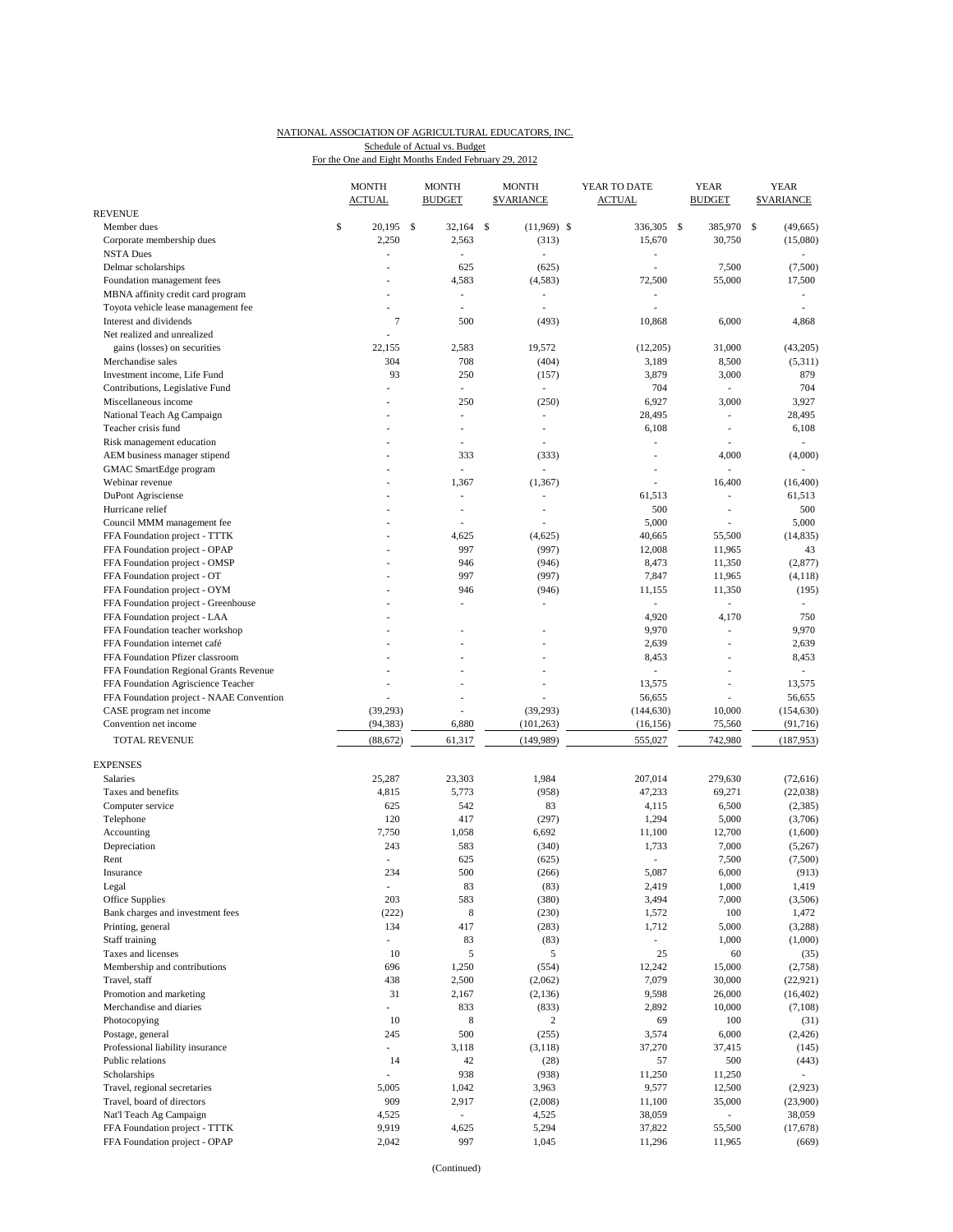#### NATIONAL ASSOCIATION OF AGRICULTURAL EDUCATORS, INC. Schedule of Actual vs. Budget

For the One and Eight Months Ended February 29, 2012

|                                     | <b>MONTH</b>   | <b>MONTH</b>   | <b>MONTH</b>           | YEAR TO DATE  | <b>YEAR</b>   | <b>YEAR</b>              |
|-------------------------------------|----------------|----------------|------------------------|---------------|---------------|--------------------------|
|                                     | <b>ACTUAL</b>  | <b>BUDGET</b>  | <b>\$VARIANCE</b>      | <b>ACTUAL</b> | <b>BUDGET</b> | <b>\$VARIANCE</b>        |
| FFA Foundation project - OMSP       | 3,063          | 946            | 2,117                  | 6,522         | 11,350        | (4,828)                  |
| FFA Foundation project - OT         | 3.501          | 997            | 2,504                  | 6.866         | 11,965        | (5,099)                  |
| FFA Foundation project - OYM        | 3,355          | 946            | 2,409                  | 7,155         | 11,350        | (4, 195)                 |
| FFA Foundation project - Greenhouse |                | $\overline{a}$ |                        |               |               | $\overline{\phantom{a}}$ |
| FFA Foundation project - LAA        |                |                |                        | 768           | 4.170         | (3, 402)                 |
| FFA Foundation project - Smart Edge |                |                |                        | 1.100         |               | 1,100                    |
| FFA Foundation teacher workshop     |                |                |                        | 8,981         |               | 8,981                    |
| FFA Foundation internet café        |                |                |                        | 2,639         |               | 2,639                    |
| FFA Pfizer Classroom                |                |                |                        | 8,409         |               | 8,409                    |
| FFA Foundation Regional Grants      |                |                |                        |               |               |                          |
| FFA Foundation Agrisciense Teachers | 1.729          |                | 1,729                  | 13,700        |               | 13,700                   |
| DuPont Agriscience                  | 5,313          |                | 5,313                  | 34,173        |               | 34,173                   |
| GMAC SmartEdge program              |                |                |                        |               |               |                          |
| NPS expense                         | 9,250          | 667            | 8,583                  | 9,250         | 8,000         | 1,250                    |
| Webinar expense                     | 99             | 292            | (193)                  | 693           | 3,500         | (2,807)                  |
| Teacher crisis fund                 |                | ۰              |                        | 1,500         |               | 1,500                    |
| Communities of practice expense     |                | 667            | (667)                  | 10,751        | 8,000         | 2,751                    |
| Substitute teacher hire behinds     |                | 333            | (333)                  |               | 4,000         | (4,000)                  |
| <b>NSTA</b> dues                    |                |                | ٠                      |               |               |                          |
| Miscellaneous                       |                |                |                        | 578           |               | 578                      |
| <b>TOTAL EXPENSES</b>               | 89.343         | 59,765         | 29,578                 | 591.768       | 721,326       | (129, 558)               |
| NET INCOME (LOSS)                   | $(178.015)$ \$ | 1,552          | $(179, 567)$ \$<br>\$. | $(36,741)$ \$ | 21.654        | (58, 395)<br>S           |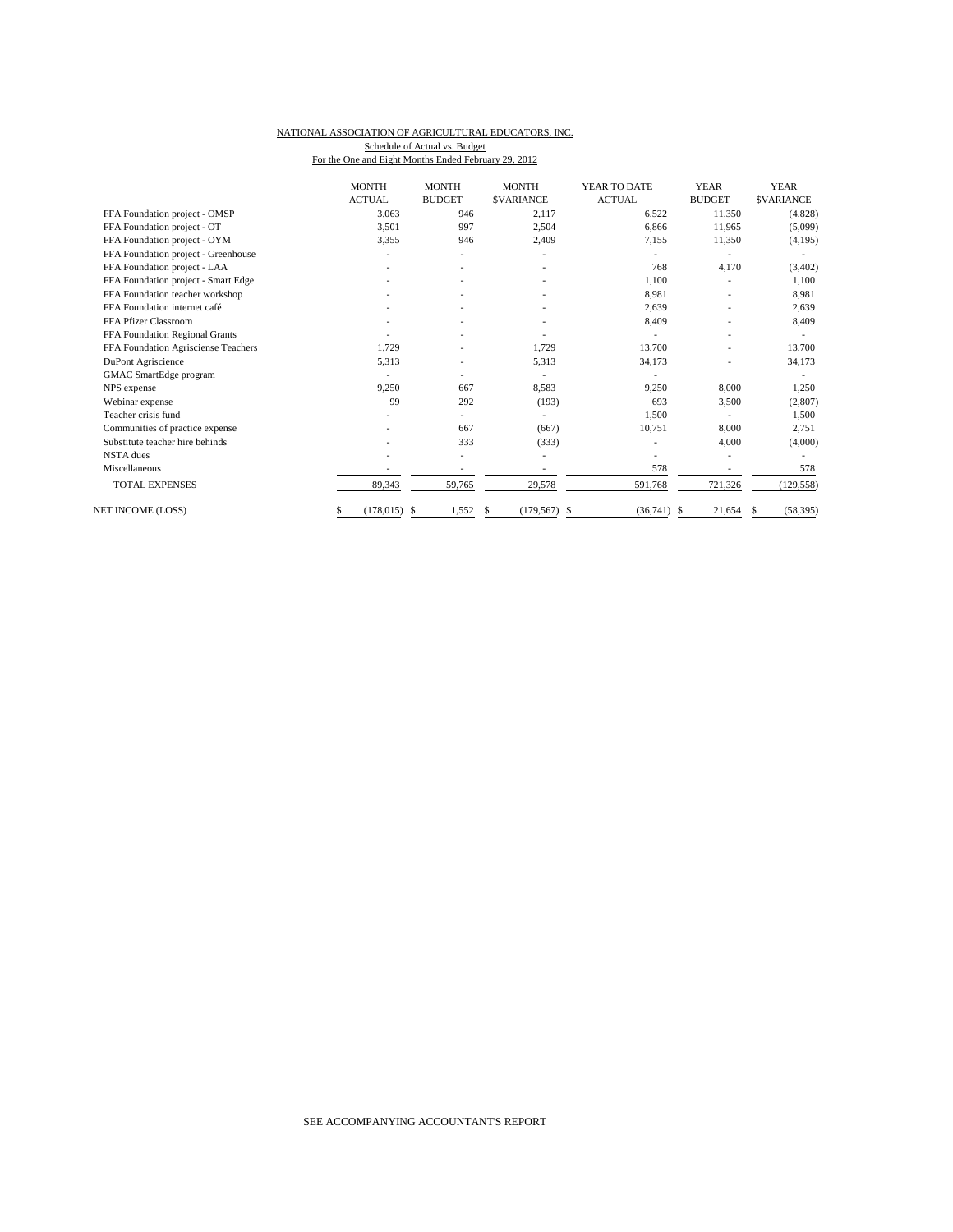### NATIONAL ASSOCIATION OF AGRICULTURAL EDUCATORS, INC. Schedule of Convention Revenue and Expenses For the One and Eight Months Ended February 29, 2012

|                                           | <b>MONTH</b>    | <b>MONTH</b>             | <b>MONTH</b>                  | YEAR TO DATE          | <b>YEAR</b>                  | <b>YEAR</b>             |
|-------------------------------------------|-----------------|--------------------------|-------------------------------|-----------------------|------------------------------|-------------------------|
|                                           | <b>ACTUAL</b>   | <b>BUDGET</b>            | <b>SVARIANCE</b>              | <b>ACTUAL</b>         | <b>BUDGET</b>                | <b>SVARIANCE</b>        |
| <b>REVENUE</b>                            |                 |                          |                               |                       |                              |                         |
| Convention, registration                  | \$              | \$<br>7.917              | <sup>\$</sup><br>$(7,917)$ \$ | 82,293                | $\mathbf{\hat{s}}$<br>95,000 | $\mathbf S$<br>(12,707) |
| Convention, tickets/workshops             |                 |                          |                               | 227                   |                              | 227                     |
| Convention, trade show                    |                 | 125                      | (125)                         | 300                   | 1,500                        | (1,200)                 |
| Convention - Ideas Unlimited              |                 |                          | L.                            | 5,000                 |                              | 5,000                   |
| Convention - Teacher Mentor               |                 |                          |                               | 5,000                 |                              | 5,000                   |
| Convention scholarship fund               |                 |                          |                               | 1,389                 | 2,000                        | (611)                   |
| Convention, sponsorships - FFA Foundation |                 | 3,333                    | (3,333)                       | ÷,                    | 40,000                       | (40,000)                |
| Convention, host state social             |                 | $\overline{\phantom{a}}$ | L,                            | 7,975                 |                              | 7,975                   |
| Convention, sponsorships                  |                 | 4,500                    | (4,500)                       | 9,950                 | 54,000                       | (44,050)                |
| <b>TOTAL REVENUE</b>                      |                 | 15,875                   | (15, 875)                     | 112,134               | 192,500                      | (80, 366)               |
| <b>EXPENSES</b>                           |                 |                          |                               |                       |                              |                         |
| Convention, plaques and trophies          |                 | 167                      | (167)                         | 1,446                 | 2,000                        | (554)                   |
| Convention, printing                      |                 | 167                      | (167)                         |                       | 2,000                        | (2,000)                 |
| Convention, miscellaneous                 |                 | 83                       | (83)                          |                       | 1,000                        | (1,000)                 |
| Convention, awards                        |                 |                          | ÷.                            | 8,097                 | 9,000                        | (903)                   |
| Convention, photography                   | 25              |                          | 25                            | 25                    | ä,                           | 25                      |
| Convention, meal functions                | 70,230          | 2.500                    | 67,730                        | 70,230                | 30,000                       | 40,230                  |
| Convention, promotion and marketing       |                 | 83                       | (83)                          | 2,782                 | 1,000                        | 1,782                   |
| Convention, postage and shipping          | 472             | 250                      | 222                           | 472                   | 3,000                        | (2,528)                 |
| Convention, equipment rental              | 16,800          | 1,000                    | 15,800                        | 16,800                | 12,000                       | 4,800                   |
| Convention, workshops                     |                 |                          |                               |                       |                              |                         |
| Convention, host state social             |                 |                          |                               | 7,975                 |                              | 7,975                   |
| Convention, speakers                      |                 |                          |                               |                       |                              |                         |
| Convention, trade show expense            |                 |                          |                               |                       |                              |                         |
| Convention, tour expenses                 |                 |                          |                               |                       |                              |                         |
| Convention, committee expense             |                 | 245                      | (245)                         | 2,079                 | 2,940                        | (861)                   |
| Convention, sponsorships - FFA Foundation |                 | 2,667                    | (2,667)                       |                       | 32,000                       | (32,000)                |
| Convention, travel/board of directors     | 6,361           | 1,000                    | 5,361                         | 14,165                | 12,000                       | 2,165                   |
| Convention, staff travel                  | 495             | 833                      | (338)                         | 4,219                 | 10,000                       | (5,781)                 |
| Convention, other travel                  |                 | $\overline{\phantom{a}}$ |                               | $\overline{a}$        |                              |                         |
| <b>TOTAL EXPENSES</b>                     | 94,383          | 8,995                    | 85,388                        | 128,290               | 116,940                      | 11,350                  |
| NET INCOME (LOSS)                         | \$<br>(94, 383) | 6,880<br>\$              | \$<br>(101, 263)              | -\$<br>$(16, 156)$ \$ | 75,560                       | (91, 716)<br>S          |